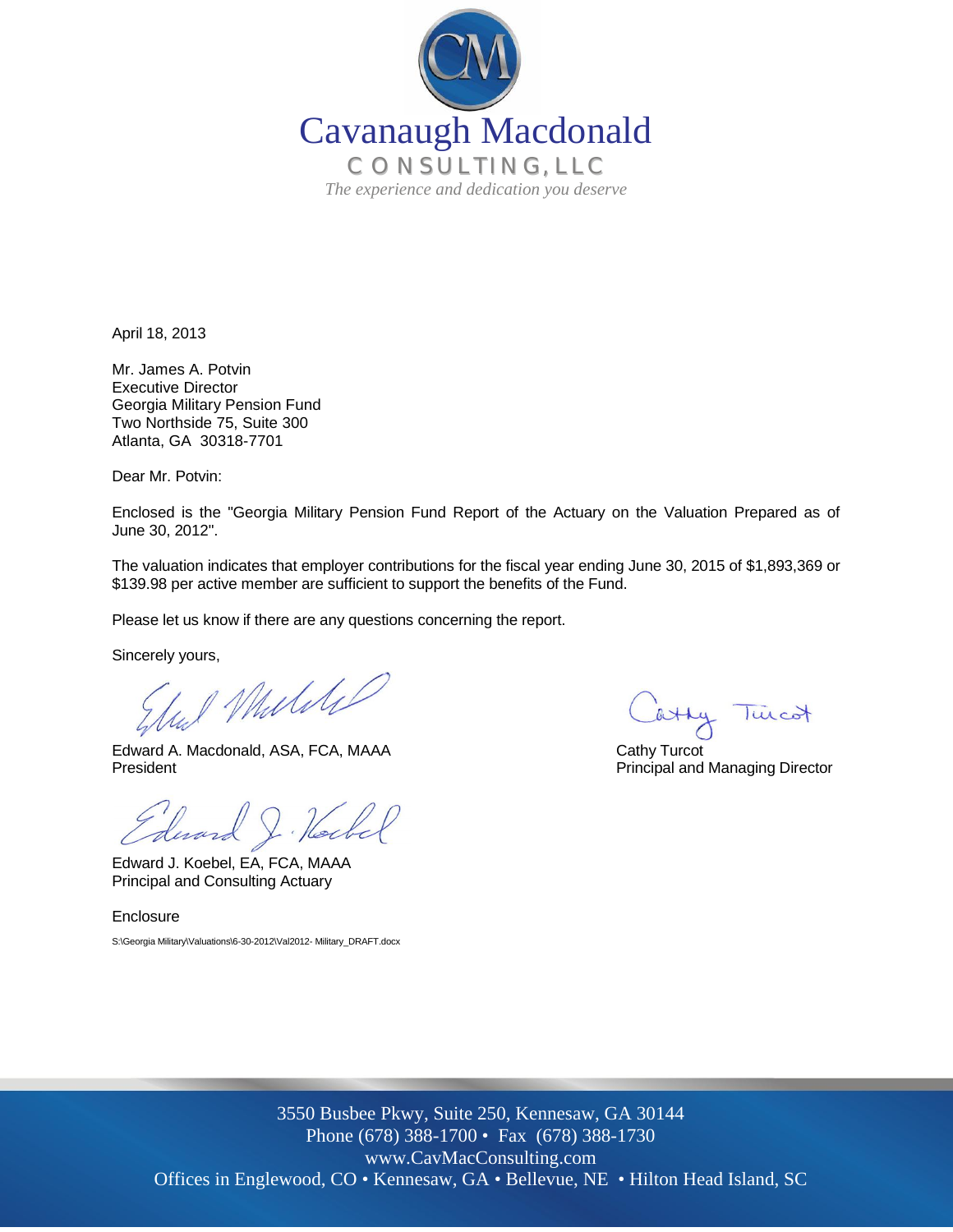

The experience and dedication you deserve



## **GEORGIA MILITARY PENSION FUND**

# **REPORT OF THE ACTUARY ON THE VALUATION PREPARED AS OF JUNE 30, 2012**



www.CavMacConsulting.com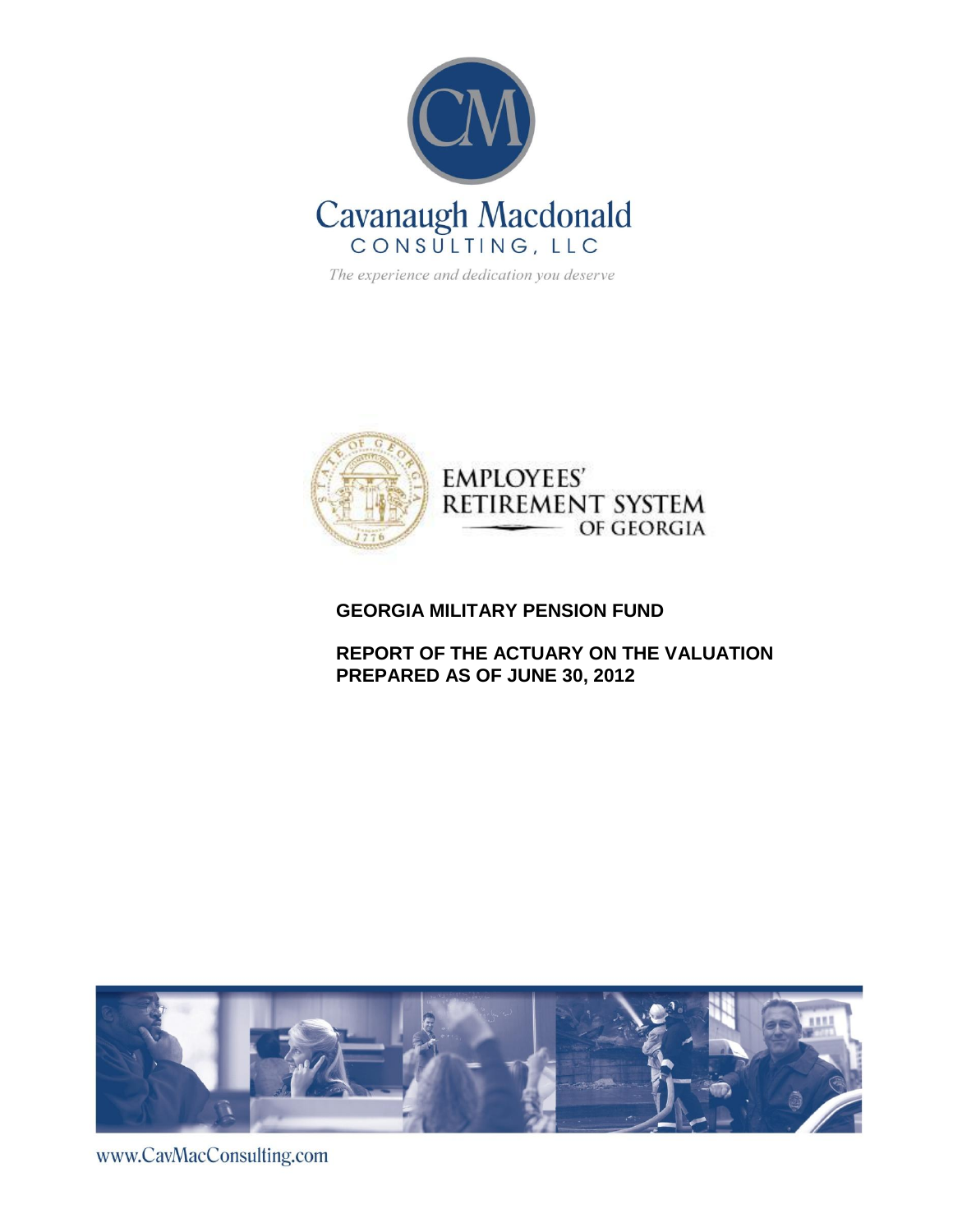

April 18, 2013

Board of Trustees Georgia Military Pension Fund Two Northside 75, Suite 300 Atlanta, GA 30318

Attention: Mr. James A. Potvin, Executive Director

Members of the Board:

Section 47-24-22 of the law governing the operation of the Georgia Military Pension Fund provides that the actuary shall make periodic valuations of the contingent assets and liabilities of the Pension Fund on the basis of regular interest and the tables last adopted by the Board of Trustees. We have submitted the report giving the results of the actuarial valuation of the Fund prepared as of June 30, 2012. The report indicates that annual employer contributions of \$1,893,369 or \$139.98 per active member for the fiscal year ending June 30, 2015 are sufficient to support the benefits of the Fund.

In preparing the valuation, the actuary relied on data provided by the Fund. While not verifying data at the source, the actuary performed tests for consistency and reasonableness. Our firm, as actuary, is responsible for all of the actuarial trend data in the financial section of the annual report and the supporting schedules in the actuarial section of the annual report.

In our opinion, the valuation is complete and accurate, and the methodology and assumptions are reasonable as a basis for the valuation. The valuation takes into account the effect of all amendments to the Fund enacted through the 2012 session of the General Assembly.

The Fund is funded on an actuarial reserve basis. The actuarial assumptions recommended by the actuary and adopted by the Board are in the aggregate reasonably related to the experience under the Fund and to reasonable expectations of anticipated experience under the Fund. The assumptions and methods used for funding purposes meet the parameters set for the disclosures presented in the financial section by Governmental Accounting Standards Board (GASB) Statement Nos. 25 and 27. The funding objective of the plan is that contribution rates over time will remain level as a percent dollar per active member. The valuation method used is the entry age normal cost method. The normal contribution rate to cover current cost has been determined as a level dollar per active member. Gains and losses are reflected in the unfunded accrued liability which is being amortized as a level dollar per active member within a 20-year period.

The Fund is being funded in conformity with the minimum funding standard set forth in Code Section 47-20-10 of the Public Retirement Systems Standards Law. In our opinion the Fund is operating on an actuarially sound basis. Assuming that contributions to the Fund are made by the employer from year to year in the future at the rates recommended on the basis of the successive actuarial valuations, the continued sufficiency of the retirement fund to provide the benefits called for under the Fund may be safely anticipated.

Offices in Englewood, CO • Kennesaw, GA • Bellevue, NE • Hilton Head Island, SC 3550 Busbee Pkwy, Suite 250, Kennesaw, GA 30144 Phone (678) 388-1700 • Fax (678) 388-1730 www.CavMacConsulting.com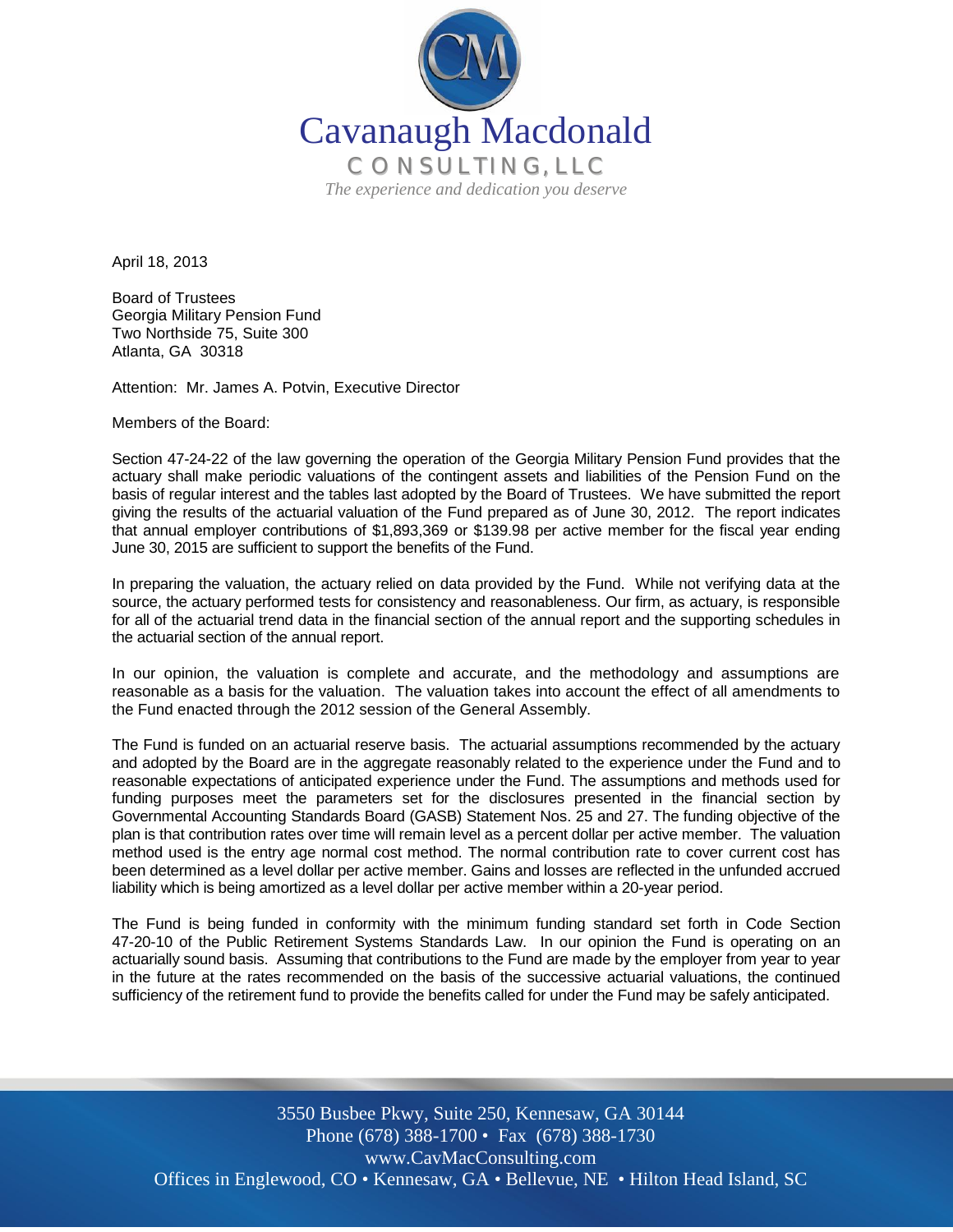

April 18, 2013 Board of Trustees Page 2

This is to certify that the independent consulting actuary is a member of the American Academy of Actuaries and has experience is performing valuations for public retirement systems, that the valuation was prepared in accordance with principles of practice prescribed by the Actuarial Standards Board, and that the actuarial calculations were performed by qualified actuaries in accordance with accepted actuarial procedures, based on the current provisions of the retirement system and on actuarial assumptions that are internally consistent and reasonably based on the actual experience of the Fund.

Future actuarial results may differ significantly from the current results presented in this report due to such factors as the following: plan experience differing from that anticipated by the economic or demographic assumptions; changes in economic or demographic assumptions; increases or decreases expected as part of the natural operation of the methodology used for these measurements (such as the end of an amortization period or additional cost or contribution requirements based on the plan's funded status); and changes in plan provisions or applicable law. Since the potential impact of such factors is outside the scope of a normal annual actuarial valuation, an analysis of the range of results is not presented herein.

Sincerely yours,

Mulile

Edward A. Macdonald, ASA, FCA, MAAA Cathy Turcot **President** President **Principal and Managing Director** Principal and Managing Director

Edward J. Koebel, EA, FCA, MAAA Principal and Consulting Actuary

EAM:mjn

Turcot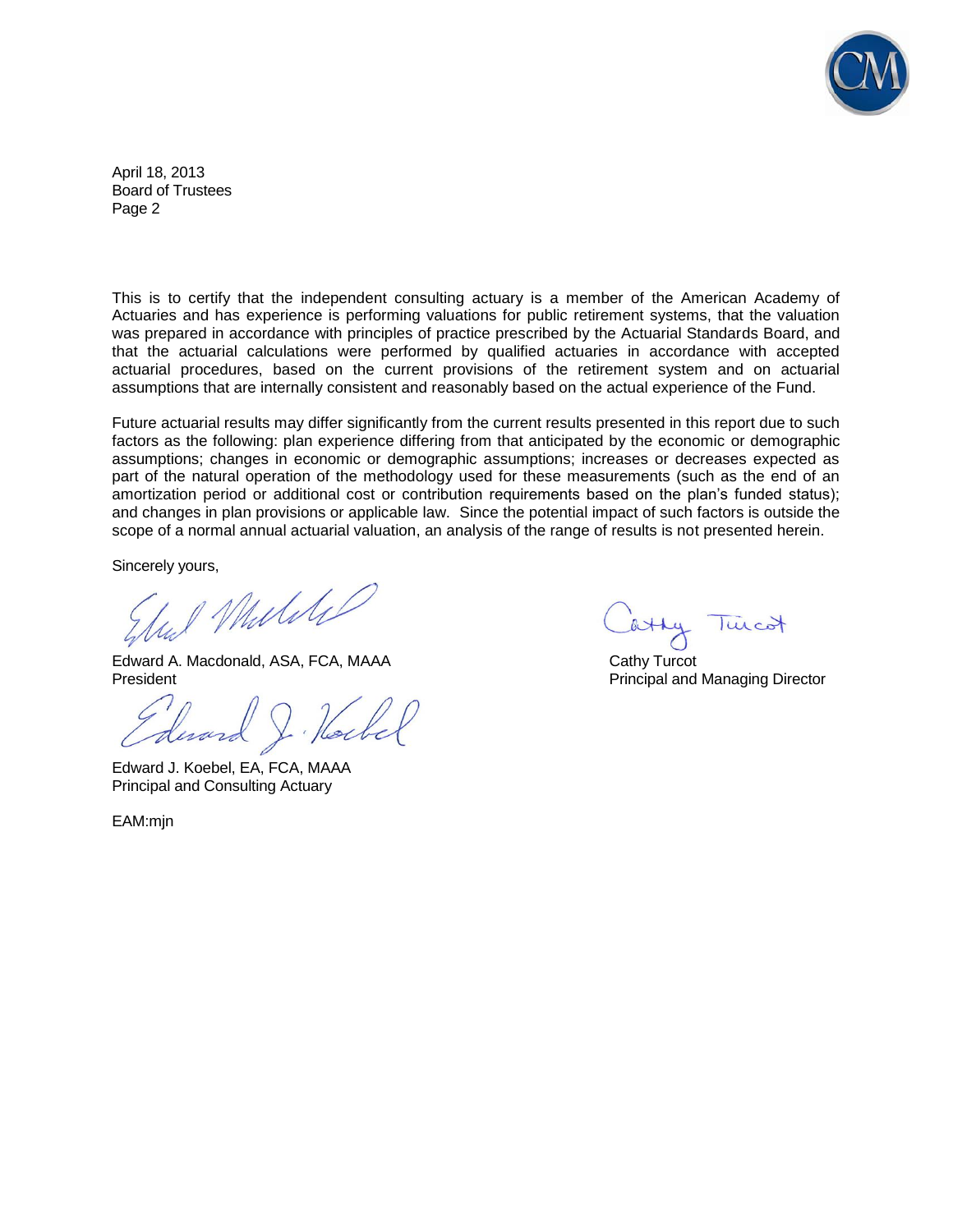

# **TABLE OF CONTENTS**

| <b>Section</b> | Item                                | Page No. |
|----------------|-------------------------------------|----------|
|                | <b>Summary of Principal Results</b> | 1        |
| $\mathbf{  }$  | Membership Data                     | 2        |
| Ш              | Assets                              | 3        |
| IV             | <b>Comments on Valuation</b>        | 3        |
| ٧              | Contributions Payable by the State  | 4        |
| VI             | Accounting Information              | 5        |
| VII            | Experience                          | 8        |

# **Schedule**

| A | <b>Valuation Balance Sheet</b>                                            | 9               |
|---|---------------------------------------------------------------------------|-----------------|
| в | Development of the Actuarial Value of Assets                              | 10              |
| С | Summary of Receipts and Disbursements                                     | 11              |
| D | Outline of Actuarial Assumptions and Methods                              | 12 <sup>°</sup> |
| Е | <b>Actuarial Cost Method</b>                                              | 14              |
| F | Summary of Major Fund Provisions as<br>Interpreted for Valuation Purposes | 15              |
| G | Tables of Membership Data                                                 | 16              |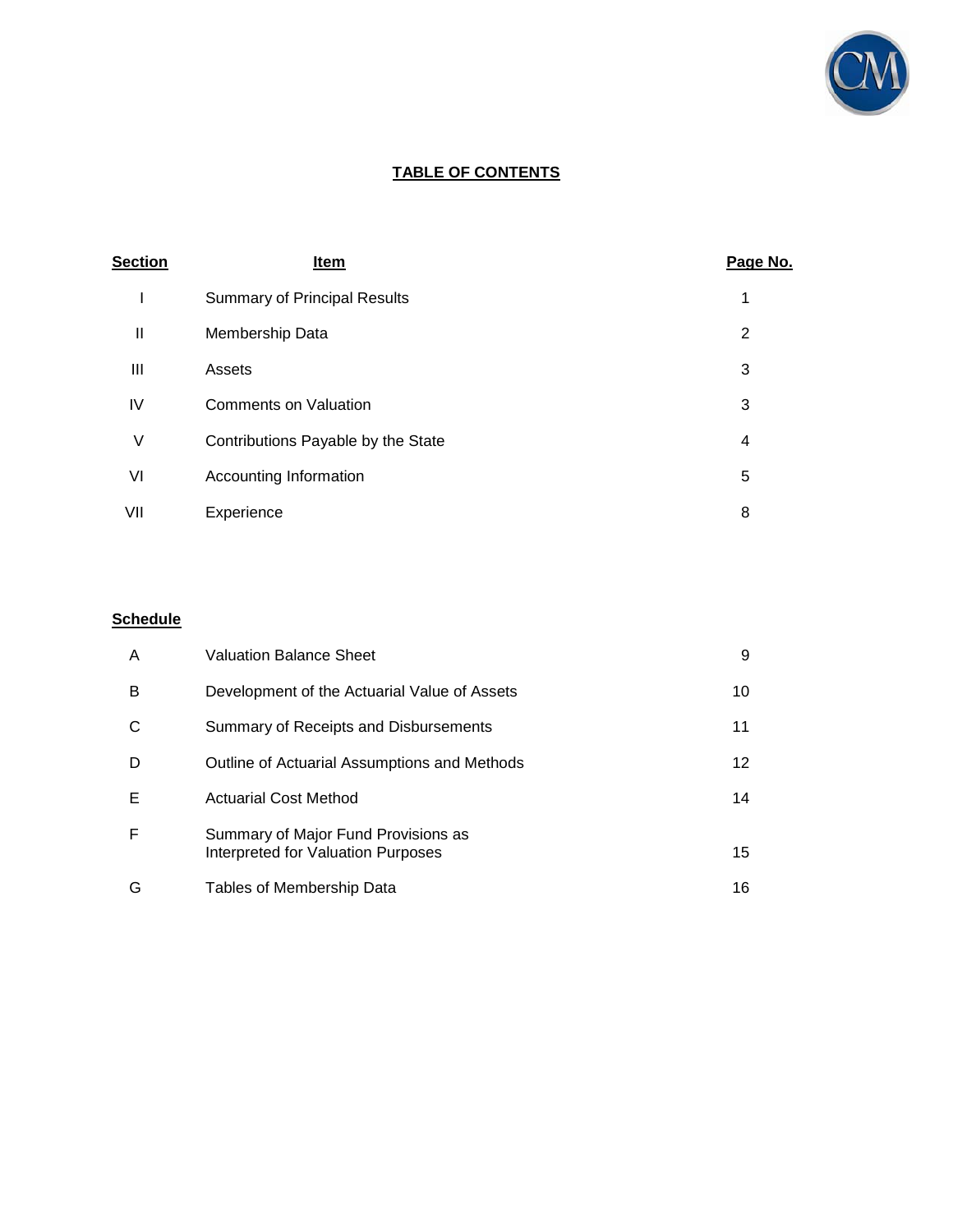

#### **GEORGIA MILITARY PENSON FUND REPORT OF THE ACTUARY ON THE VALUATION PREPARED AS OF JUNE 30, 2012**

### **SECTION I - SUMMARY OF PRINCIPAL RESULTS**

1. For convenience of reference, the principal results of the current and preceding valuations are summarized below.

| <b>Valuation Date</b>                                                                                 | <b>June 30, 2012</b>          | <b>June 30, 2011</b>         |
|-------------------------------------------------------------------------------------------------------|-------------------------------|------------------------------|
| Number of active members<br>Retired members:                                                          | 13,526                        | 13,776                       |
| <b>Number</b><br>Annual pensions                                                                      | 660<br>\$<br>719,820          | 568<br>\$<br>617,400         |
| Former members entitled to deferred vested pensions:<br><b>Number</b><br>Annual deferred pensions     | 1,939<br>\$<br>1,739,856      | 1,731<br>\$<br>1,548,372     |
| Assets:<br><b>Market Value</b><br><b>Actuarial Value</b>                                              | \$<br>9,857,000<br>10,087,000 | \$<br>8,827,000<br>8,702,000 |
| Unfunded actuarial accrued liability                                                                  | 18,144,012<br>\$              | \$<br>18,064,858             |
| <b>Amortization Period</b>                                                                            | 20 years                      | 20 years                     |
| <b>Funded Ratio</b>                                                                                   | 35.7%                         | 32.5%                        |
| <b>For Fiscal Year Ending</b>                                                                         | June 30, 2015                 | June 30, 2014                |
| Employer contribution rate per active member:<br>Normal <sup>1</sup><br><b>Accrued liability</b>      | \$<br>8.40<br>131.58          | \$<br>8.69<br>128.63         |
| Total                                                                                                 | \$<br>139.98                  | \$<br>137.32                 |
| Annual Required Employer Contribution Rates (ARC):<br>Normal <sup>1</sup><br><b>Accrued liability</b> | \$<br>113,618<br>1,779,751    | \$<br>119,713<br>1,772,007   |
| Total                                                                                                 | \$<br>1,893,369               | \$<br>1,891,720              |

 $\overline{1}$ Estimated budgeted administrative expenses are included in the normal contribution.

2. The valuation takes into account the effect of amendments to the Fund enacted through the 2012 session of the General Assembly. The major benefit and contribution provisions of the Fund as reflected in the valuation are summarized in Schedule F. There have been no changes since the previous valuation.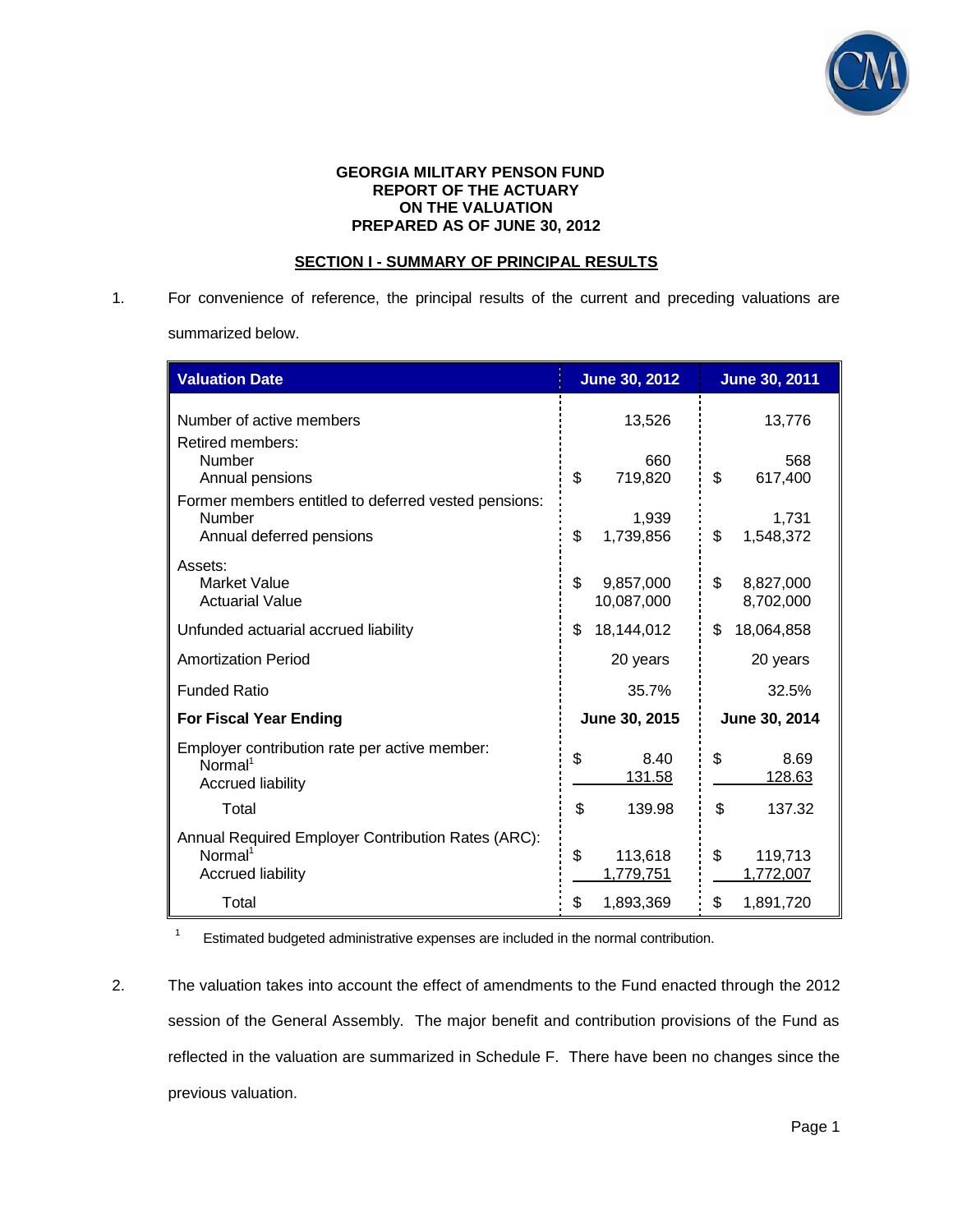

- 3. Schedule D of this report outlines the full set of actuarial assumptions and methods used to prepare the current valuation. There have been no changes since the previous valuation.
- 4. The entry age actuarial cost method was used to prepare the valuation. Schedule E contains a brief description of this method.
- 5. Comments on the valuation results as of June 30, 2012 are given in Section IV, and further discussion of the contributions is set out in Section V.

### **SECTION II – MEMBERSHIP DATA**

- 1. Data for retired members of the Fund were furnished by the Retirement System. Data for active and deferred vested members of the Fund were furnished by the Defense Department. On this basis, the valuation includes 13,526 active National Guard members.
- 2. The following table shows the number of retired members and deferred vested members included in the valuation as of June 30, 2012, together with the amount of their annual retirement allowances payable under the Fund as of that date.

#### **THE NUMBER AND ANNUAL RETIREMENT ALLOWANCES OF RETIRED MEMBERS AND DEFERRED VESTED MEMBERS AS OF JUNE 30, 2012**

| <b>GROUP</b>                        | <b>NUMBER</b> | <b>ANNUAL RETIREMENT</b><br><b>ALLOWANCES</b> |
|-------------------------------------|---------------|-----------------------------------------------|
| Retired Members, currently payable  | 660           | 719.820<br>\$.                                |
| Former Members, deferred allowances | 1.939         | 1,739,856                                     |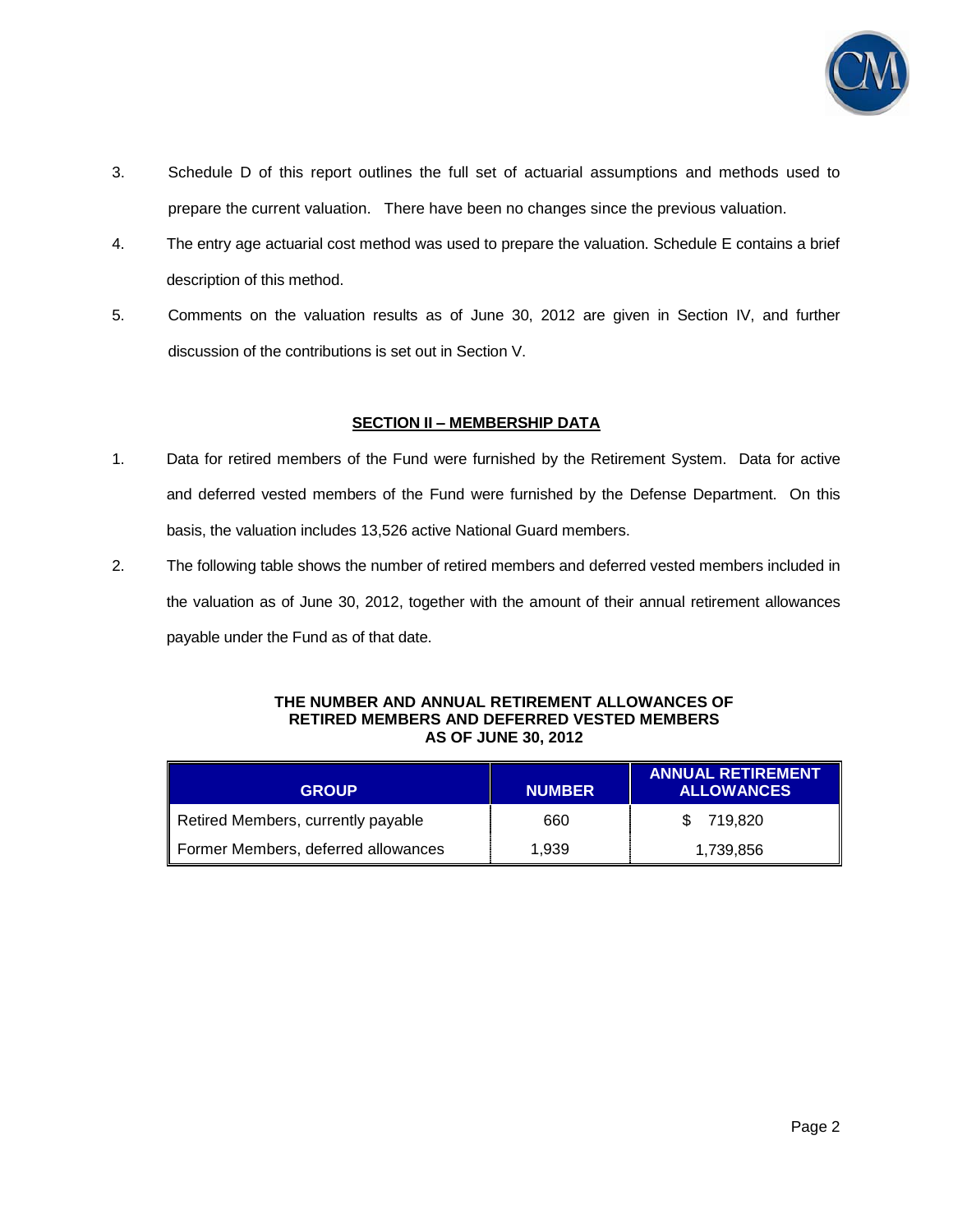

#### **SECTION III - ASSETS**

- 1. As of June 30, 2012 the total market value of assets amounted to \$9,857,000 as reported by the independent Auditor of the Fund. The actuarial value of assets at June 30, 2012 is \$10,087,000. Schedule B shows the development of the actuarial value of assets as of June 30, 2012.
- 2. Schedule C shows the receipts and disbursements of the Fund for the two years preceding the valuation date and a reconciliation of the fund balances.

### **SECTION IV – COMMENTS ON VALUATION**

- 1. Schedule A of this report contains the valuation balance sheet which shows the present and prospective assets and liabilities of the Fund as of June 30, 2012. The valuation was prepared in accordance with the actuarial assumptions and methods set forth in Schedule D and the actuarial cost method which is described in Schedule E.
- 2. The valuation balance sheet shows that the Fund has total prospective liabilities of \$28,548,174, of which \$17,518,473 is for the prospective benefits payable on account of present retired members, and members entitled to deferred vested benefits, and \$11,029,701 is for the prospective benefits payable on account of present active members. Against these liabilities, the Fund has total present assets of \$10,087,000 as of June 30, 2012. The difference of \$18,461,174 between the total liabilities and the total present assets represents the present value of contributions to be made in the future.
- 3. The employer's contributions to the Fund consist of normal contributions and accrued liability contributions. The valuation indicates that annual employer normal contributions at the rate of \$5.03 per active member are required to provide the currently accruing benefits of the Fund. An additional \$3.37 per active member is required to fund the administrative expenses of the Fund.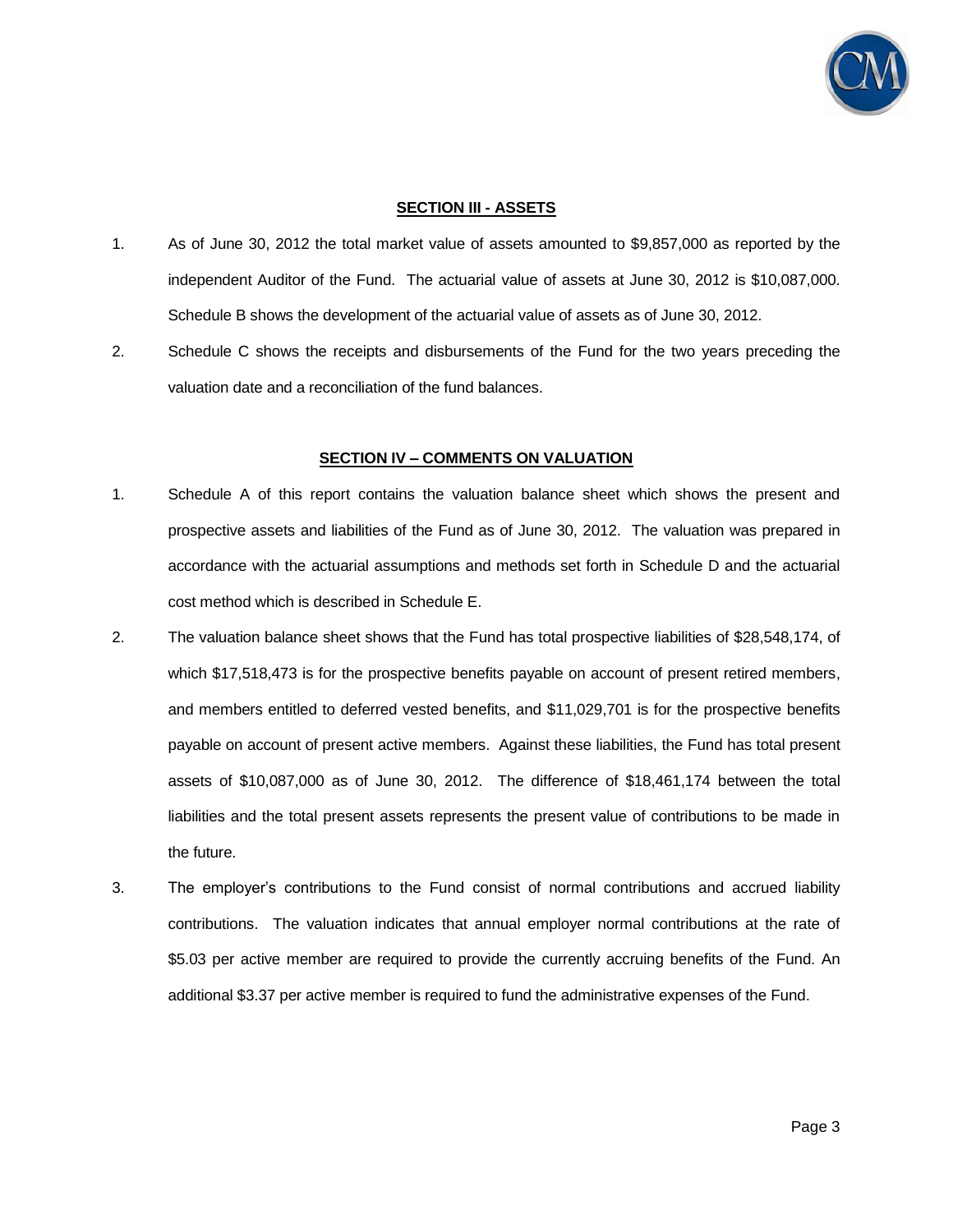

- 4. Prospective normal contributions (net of expenses) at the rate of \$5.03 have a present value of \$317,162. When this amount is subtracted from \$18,461,174, which is the present value of the total future contributions to be made by the employers, the result is a prospective unfunded actuarial accrued liability of \$18,144,012.
- 5. The accrued liability contribution is the level annual amount which will liquidate the unfunded actuarial liability over a 20-year period. The annual accrued liability contribution determined on this basis is \$1,779,751, or \$131.58 per active member.

## **SECTION V – CONTRIBUTIONS PAYABLE BY THE STATE**

1. The following table summarizes the employer contribution rates which were determined by the June 30, 2012 valuation and are recommended for use.

| ANNUAL REQUIRED EMPLOYER CONTRIBUTION RATES (ARC) |
|---------------------------------------------------|
| FOR FISCAL YEAR ENDING JUNE 30, 2015              |

| <b>CONTRIBUTION</b>      | <b>PER ACTIVE</b><br><b>MEMBER</b> |        | <b>ANNUAL</b><br><b>AMOUNT</b> |           |
|--------------------------|------------------------------------|--------|--------------------------------|-----------|
| Normal                   |                                    | 8.40   | S                              | 113,618   |
|                          |                                    |        |                                |           |
| <b>Accrued Liability</b> |                                    | 131.58 |                                | 1,779,751 |
| Total                    |                                    | 139.98 |                                | 1,893,369 |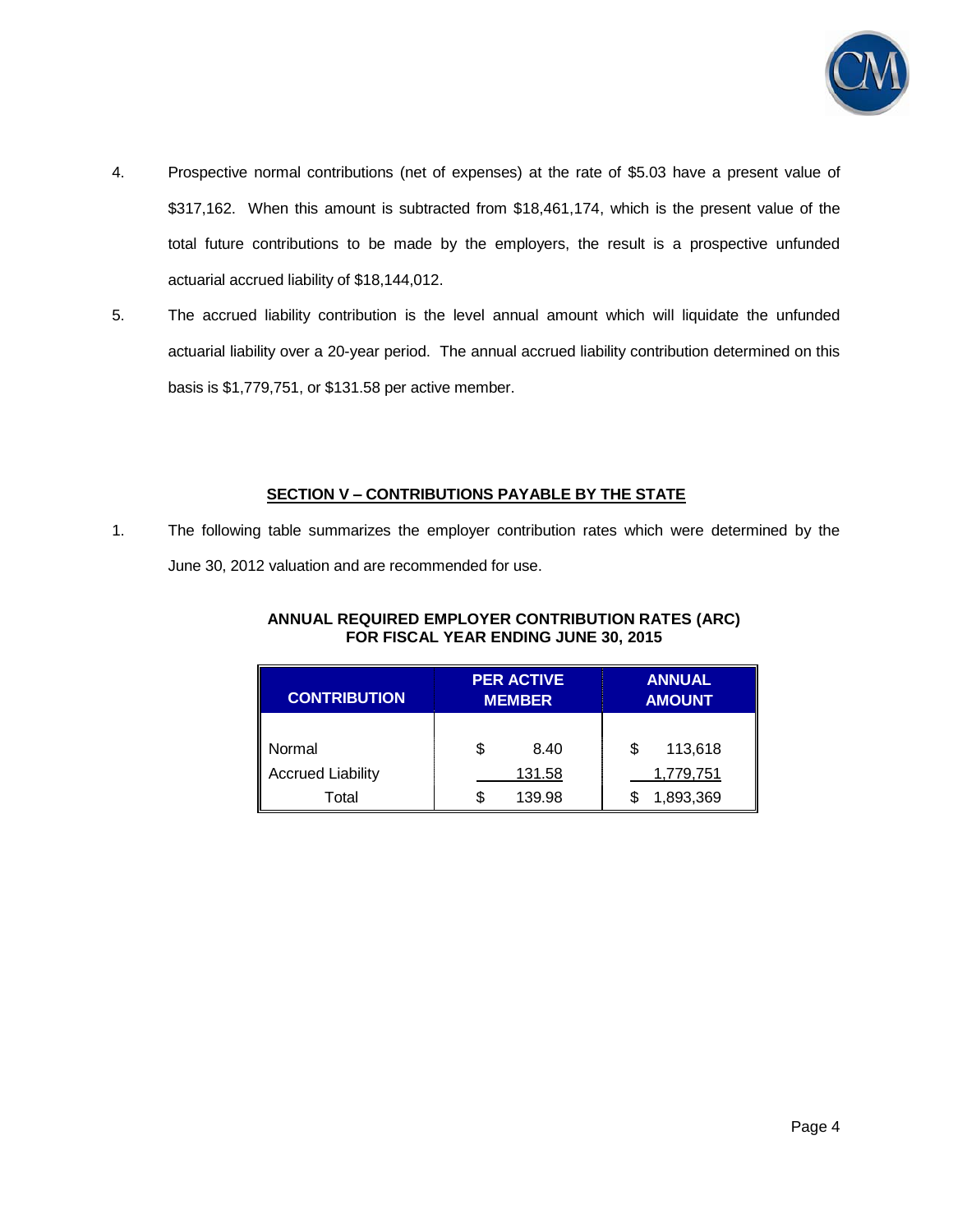

## **SECTION VI – ACCOUNTING INFORMATION**

1. Governmental Accounting Standards Board Statements 25 and 27 set forth certain items of required supplementary information to be disclosed in the financial statements of the Fund and the employer. One such item is a distribution of the number of employees by type of membership, as follows:

| <b>GROUP</b>                                                                   | <b>NUMBER</b> |
|--------------------------------------------------------------------------------|---------------|
| Retirees and beneficiaries currently<br>receiving benefits                     | 660           |
| Terminated plan members entitled to<br>benefits but not yet receiving benefits | 1,939         |
| Active plan members                                                            | 13,526        |
| Total                                                                          | 16,125        |
|                                                                                |               |

### **NUMBER OF ACTIVE AND RETIRED MEMBERS AS OF JUNE 30, 2012**

2. Another such item is the schedule of funding progress as shown below.

### **SCHEDULE OF FUNDING PROGRESS**

| <b>Actuarial</b><br><b>Valuation</b><br><b>Date</b> | <b>Actuarial</b><br><b>Value of</b><br><b>Assets</b><br>(a) | <b>Actuarial Accrued</b><br><b>Liability (AAL)</b><br>- Entry Age<br>( b ) | <b>Unfunded</b><br><b>AAL</b><br>(UAAL)<br>(b-a) | <b>Funded</b><br><b>Ratio</b><br>(a/b) | <b>Covered</b><br><b>Payroll</b><br>(c) | <b>UAAL</b> as a<br><b>Percentage of</b><br><b>Covered Payroll</b><br>$((b-a)/c)$ |
|-----------------------------------------------------|-------------------------------------------------------------|----------------------------------------------------------------------------|--------------------------------------------------|----------------------------------------|-----------------------------------------|-----------------------------------------------------------------------------------|
| 6/30/2007                                           | 4.165.000<br>S.                                             | \$19,886,788                                                               | \$15,721,788                                     | 20.94%                                 | N/A                                     | N/A                                                                               |
| 6/30/2008                                           | 5.269.000                                                   | 19.124.342                                                                 | 13,855,342                                       | 27.55                                  | N/A                                     | N/A                                                                               |
| 6/30/2009                                           | 6.413.000                                                   | 21,021,277                                                                 | 14,608,277                                       | 30.51                                  | N/A                                     | N/A                                                                               |
| 6/30/2010                                           | 7.558.000                                                   | 23.772.737                                                                 | 16.214.737                                       | 31.79                                  | N/A                                     | N/A                                                                               |
| 6/30/2011                                           | 8.702.000                                                   | 26,766,858                                                                 | 18,064,858                                       | 32.51                                  | N/A                                     | N/A                                                                               |
| 6/30/2012                                           | 10.087.000                                                  | 28,231,012                                                                 | 18.144.012                                       | 35.73                                  | N/A                                     | N/A                                                                               |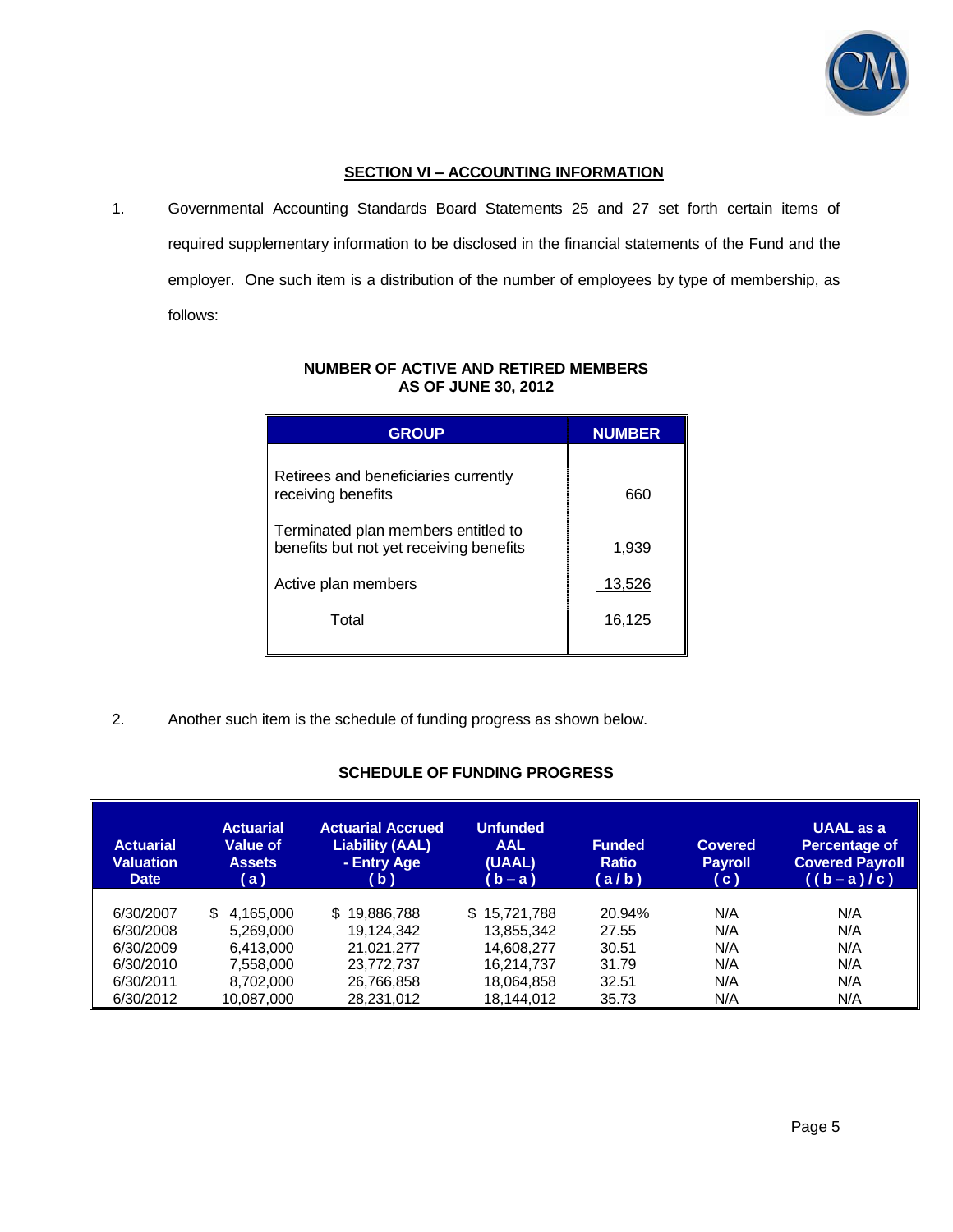

3. The following shows the schedule of employer contributions:

| Year<br><b>Ending</b> | <b>Annual Required</b><br><b>Contribution</b> | <b>Percentage</b><br><b>Contributed</b> |
|-----------------------|-----------------------------------------------|-----------------------------------------|
| 6/30/2007             | 1,005,000                                     | 100%                                    |
| 6/30/2008             | 1,103,000                                     | 100                                     |
| 6/30/2009             | 1,323,000                                     | 100                                     |
| 6/30/2010             | 1,434,000                                     | 100                                     |
| 6/30/2011             | 1,282,000                                     | 100                                     |
| 6/30/2012             | 1,521,000                                     | 100                                     |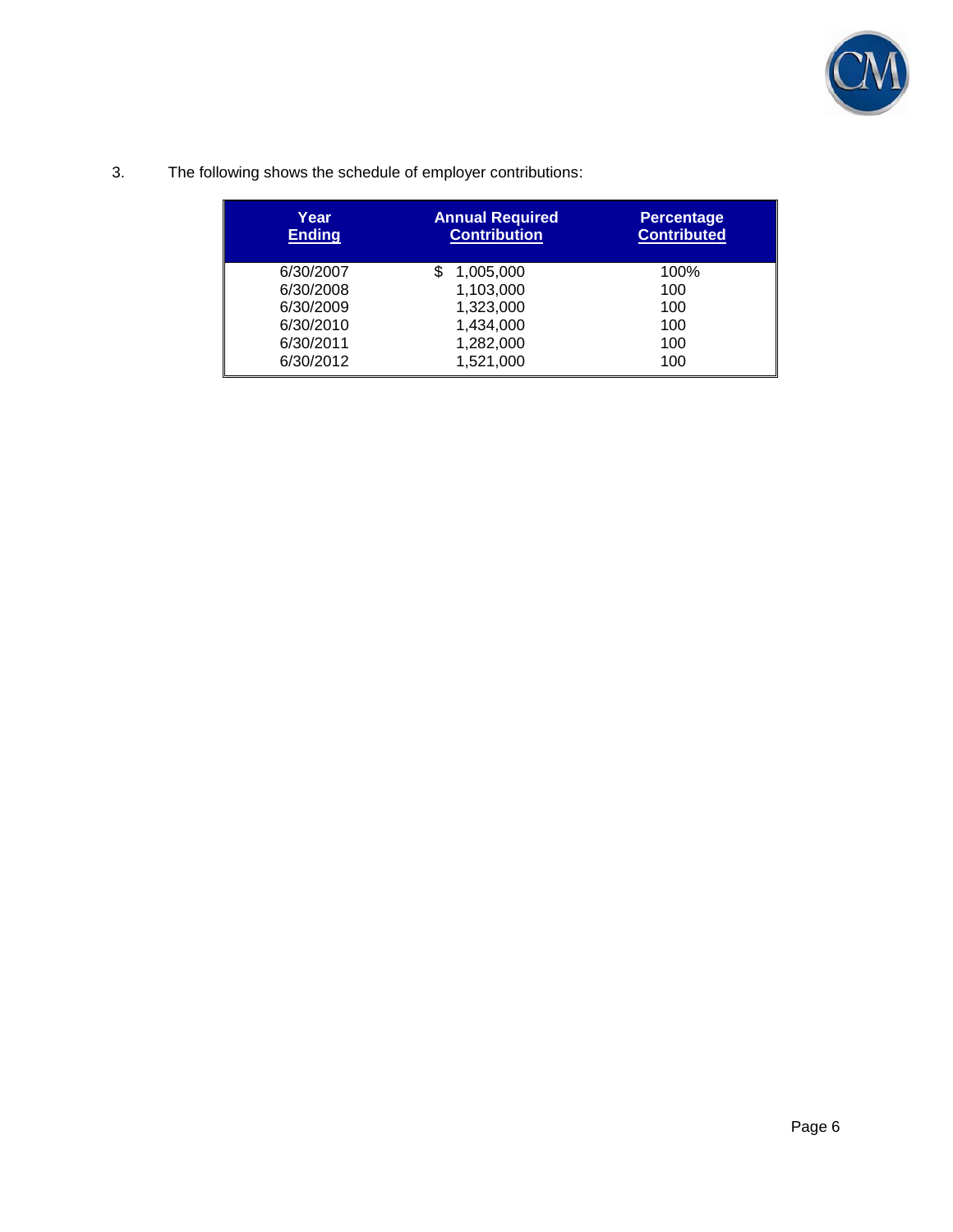

4. Additional information as of this actuarial valuation follows.

| Valuation date                            | 6/30/2012              |
|-------------------------------------------|------------------------|
| Actuarial cost method                     | Entry age              |
| Amortization method                       | Level dollar, open     |
| Remaining amortization period             | 20 years               |
| Asset valuation method                    | 7-year smoothed market |
| Actuarial assumptions:                    |                        |
| Investment rate of<br>return <sup>*</sup> | 7.50%                  |
| Projected salary<br>increases*            | N/A                    |
| Cost-of-living adjustments                | None                   |
| *Includes inflation at                    | 3.00%                  |

## **TREND INFORMATION**

| <b>Year Ending</b> | <b>Annual Pension Cost</b><br>(APC) | <b>Percentage of APC</b><br><b>Contributed</b> | <b>Net Pension</b><br><b>Obligation</b> |
|--------------------|-------------------------------------|------------------------------------------------|-----------------------------------------|
| June 30, 2010      | 1,434,000                           | 100%                                           | $\frac{1}{2}$                           |
| June 30, 2011      | 1,282,000                           | 100                                            |                                         |
| June 30, 2012      | 1,521,000                           | 100                                            |                                         |
|                    |                                     |                                                |                                         |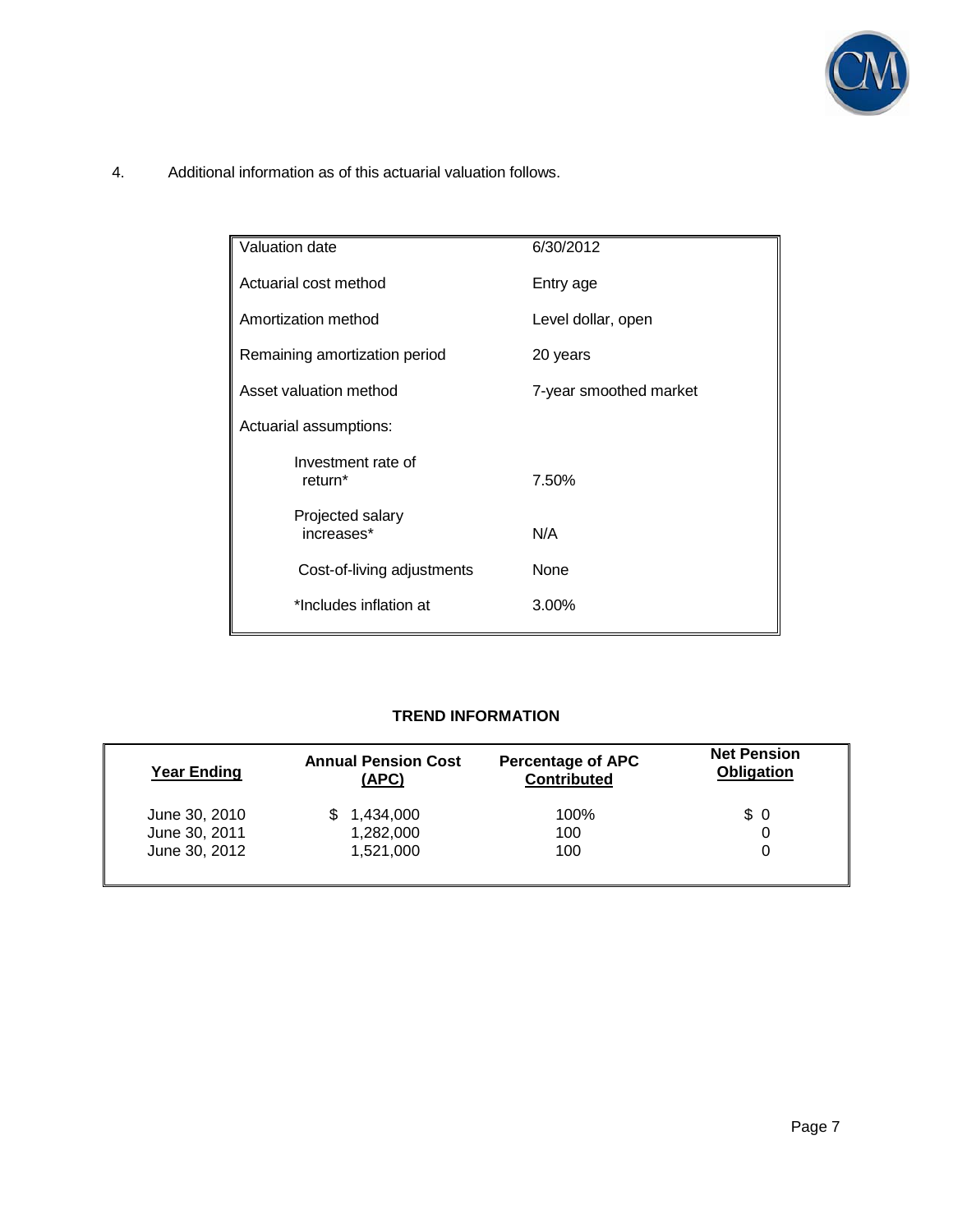

## **SECTION VII – EXPERIENCE**

- 1. The last experience investigation was prepared for the five-year period ending June 30, 2009, and based on the results of the investigation various assumptions and methods were revised and adopted by the Board on December 16, 2010. The next experience investigation will be prepared for the period July 1, 2009 through June 30, 2014.
- 2. The following table shows the estimated gain or loss from various factors that resulted in an increase of \$79,154 in the unfunded accrued liability from \$18,064,858 to \$18,144,012 during the fiscal year ending June 30, 2012.

| <b>ITEM</b>                                                                                                                                                         | <b>AMOUNT OF</b><br><b>INCREASE/</b><br>(DECREASE)     |
|---------------------------------------------------------------------------------------------------------------------------------------------------------------------|--------------------------------------------------------|
| Interest (7.50%) added to previous unfunded accrued liability<br>Accrued liability contribution                                                                     | \$<br>1,354.9<br>(1,502.4)                             |
| Experience:<br>Valuation asset growth<br>Pensioners' mortality<br>Turnover and retirements<br>New entrants<br>Method changes<br>Assumption changes<br>Miscellaneous | 107.0<br>68.3<br>17.9<br>127.1<br>0.0<br>0.0<br>(93.6) |
| Total                                                                                                                                                               | \$<br>79.2                                             |

# **ANALYSIS OF THE INCREASE IN UNFUNDED ACCRUED LIABILITY**

(in thousands of dollars)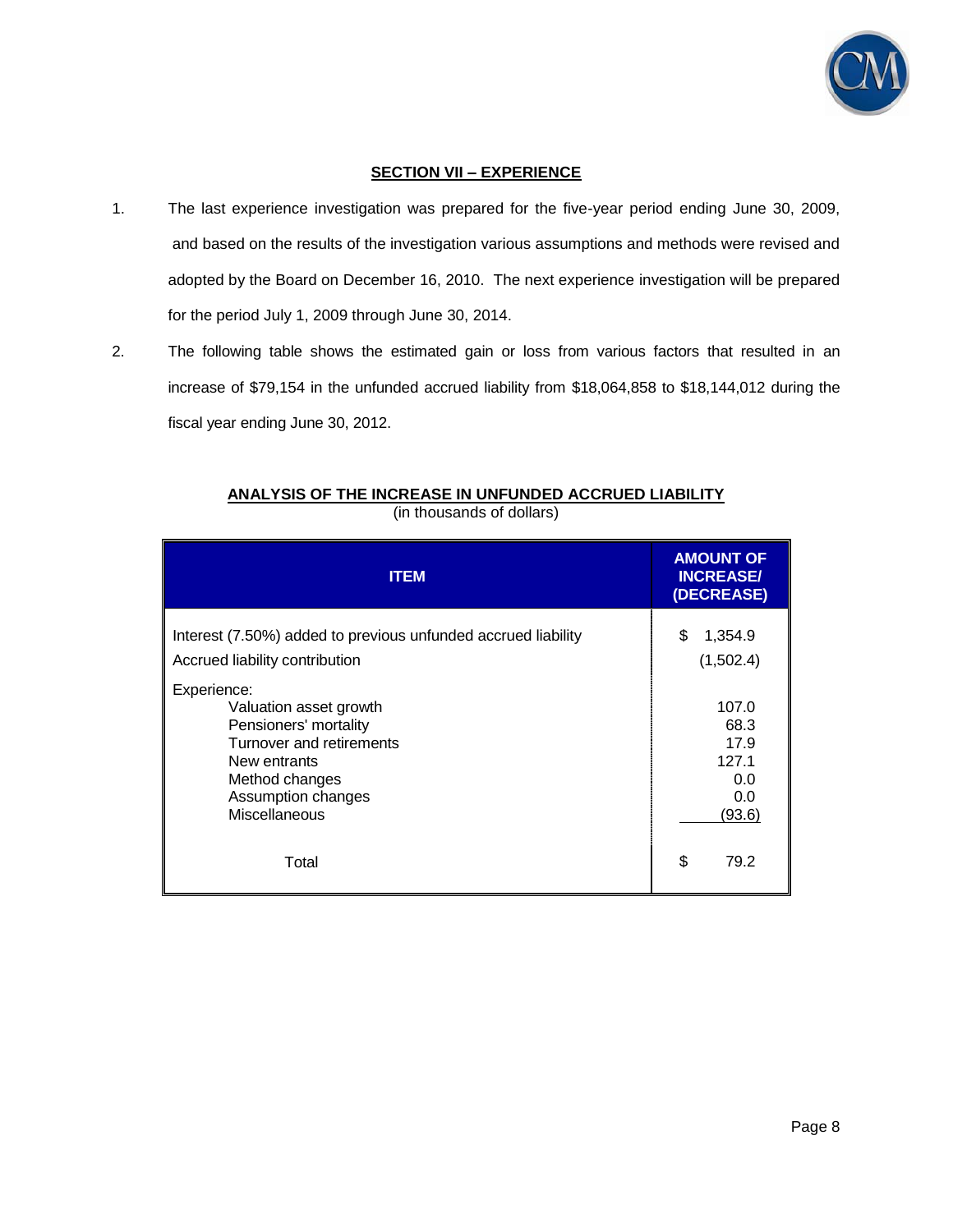

# **SCHEDULE A**

# **VALUATION BALANCE SHEET**

#### **PRESENT AND PROSPECTIVE ASSETS AND LIABILITIES AS OF JUNE 30, 2012**

| <b>ACTUARIAL LIABILITIES</b> |                                                                                 |                  |  |  |  |  |  |  |
|------------------------------|---------------------------------------------------------------------------------|------------------|--|--|--|--|--|--|
|                              | Present value of prospective benefits payable on account of:                    |                  |  |  |  |  |  |  |
| (1)                          | <b>Present retired members</b>                                                  | \$<br>6,785,407  |  |  |  |  |  |  |
| (2)                          | Former members entitled to deferred benefits                                    | 10,733,066       |  |  |  |  |  |  |
| (3)                          | Present active members                                                          | 11,029,701       |  |  |  |  |  |  |
| (4)                          | <b>Total Actuarial Liabilities</b>                                              | 28,548,174       |  |  |  |  |  |  |
|                              | <b>PRESENT AND PROSPECTIVE ASSETS</b>                                           |                  |  |  |  |  |  |  |
| (5)                          | <b>Actuarial Value of Assets:</b>                                               | \$<br>10,087,000 |  |  |  |  |  |  |
| (6)                          | \$18,461,174<br>Present value of total future contributions = $(4) - (5)$       |                  |  |  |  |  |  |  |
| (7)                          | Prospective normal contributions                                                | 317,162          |  |  |  |  |  |  |
| (8)                          | Prospective unfunded actuarial accrued liability<br>contributions = $(6) - (7)$ | 18,144,012       |  |  |  |  |  |  |
| (9)                          | <b>Total Present and Prospective Assets</b>                                     | 28,548,174       |  |  |  |  |  |  |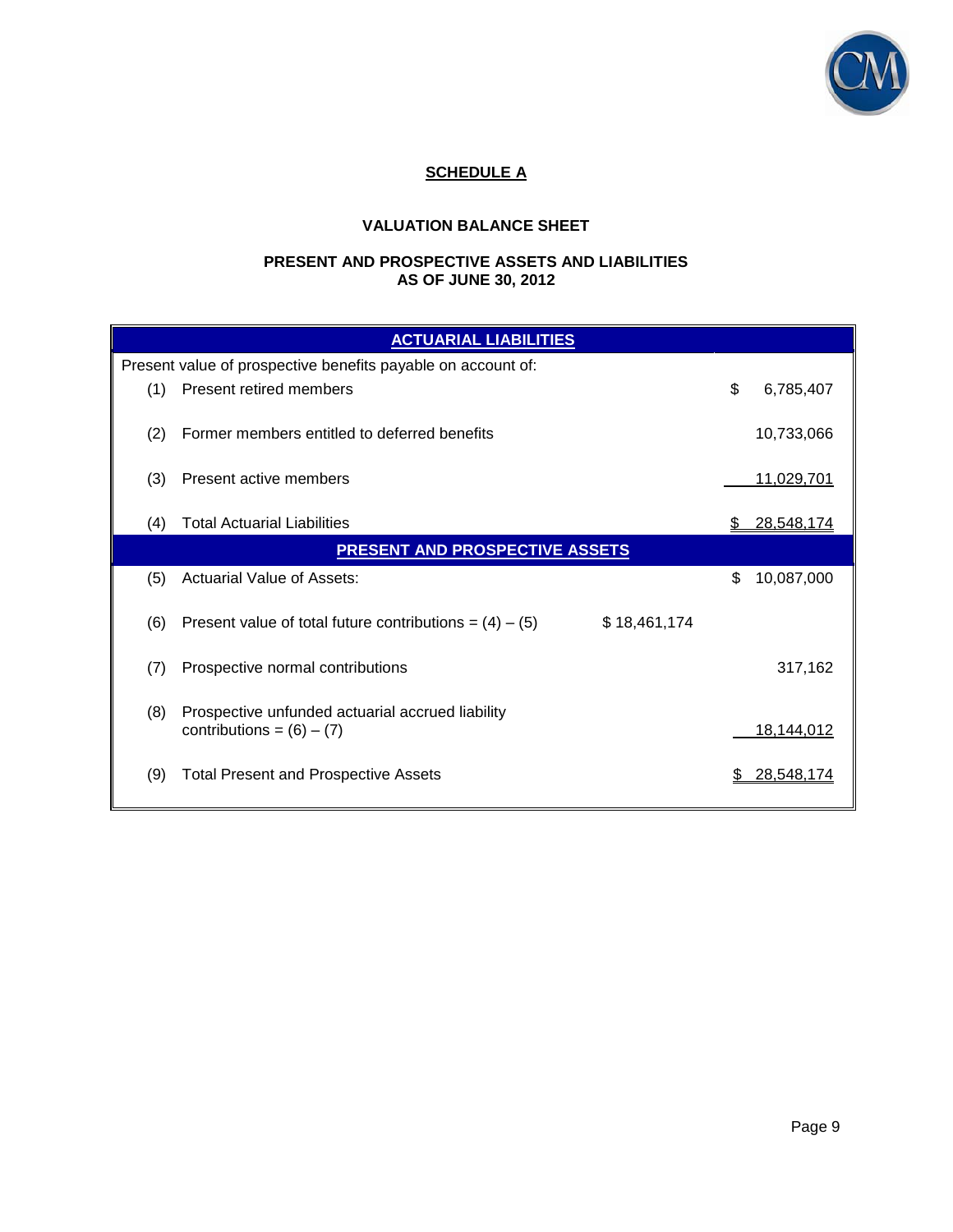

# **SCHEDULE B**

## **DEVELOPMENT OF ACTUARIAL VALUE OF ASSETS (\$ in thousands)**

| (1) | Actuarial Value Beginning of Year                                                                     | \$<br>8,702  |
|-----|-------------------------------------------------------------------------------------------------------|--------------|
| (2) | Market Value End of Year                                                                              | \$<br>9,857  |
| (3) | Market Value Beginning of Year                                                                        | \$<br>8,827  |
| (4) | Cash Flow                                                                                             |              |
|     | (a)<br>Contributions                                                                                  | \$<br>1,521  |
|     | (b)<br><b>Benefit Payments</b>                                                                        | (712)        |
|     | (c)<br>Net: $(4)(a) + (4)(b)$                                                                         | \$<br>809    |
| (5) | Investment Income                                                                                     |              |
|     | Market Total: $(2) - (3) - (4)(c)$<br>(a)                                                             | \$<br>221    |
|     | (b)<br><b>Assumed Rate</b>                                                                            | 7.50%        |
|     | (c)<br>Amount for Immediate Recognition:<br>$[(3) \times (5)(b)] + [(4)(c) \times (5)(b) \times 0.5]$ | \$<br>692    |
|     | (d)<br>Amount for Phased-In Recognition: $(5)(a) - (5)(c)$                                            | \$<br>(471)  |
| (6) | Phased-In Recognition of Investment Income                                                            |              |
|     | (a)<br>Current Year: (5)(d) / 7                                                                       | \$<br>(67)   |
|     | <b>First Prior Year</b><br>(b)                                                                        | 134          |
|     | Second Prior Year<br>(c)                                                                              | 20           |
|     | <b>Third Prior Year</b><br>(d)                                                                        | (152)        |
|     | Fourth Prior Year<br>(e)                                                                              | (78)         |
|     | (f)<br>Fifth Prior Year                                                                               | 35           |
|     | Sixth Prior Year<br>(g)                                                                               | (8)          |
|     | (h)<br><b>Total Recognized Investment Gain</b>                                                        | \$<br>(116)  |
| (7) | Actuarial Value End of Year: $(1) + (4)(c) + (5)(c) + (6)(h)$                                         | \$<br>10,087 |
| (8) | Difference Between Market & Actuarial Values: $(2) - (7)$                                             | \$<br>(230)  |
| (9) | Rate of Return on Actuarial Value                                                                     | 6.33%        |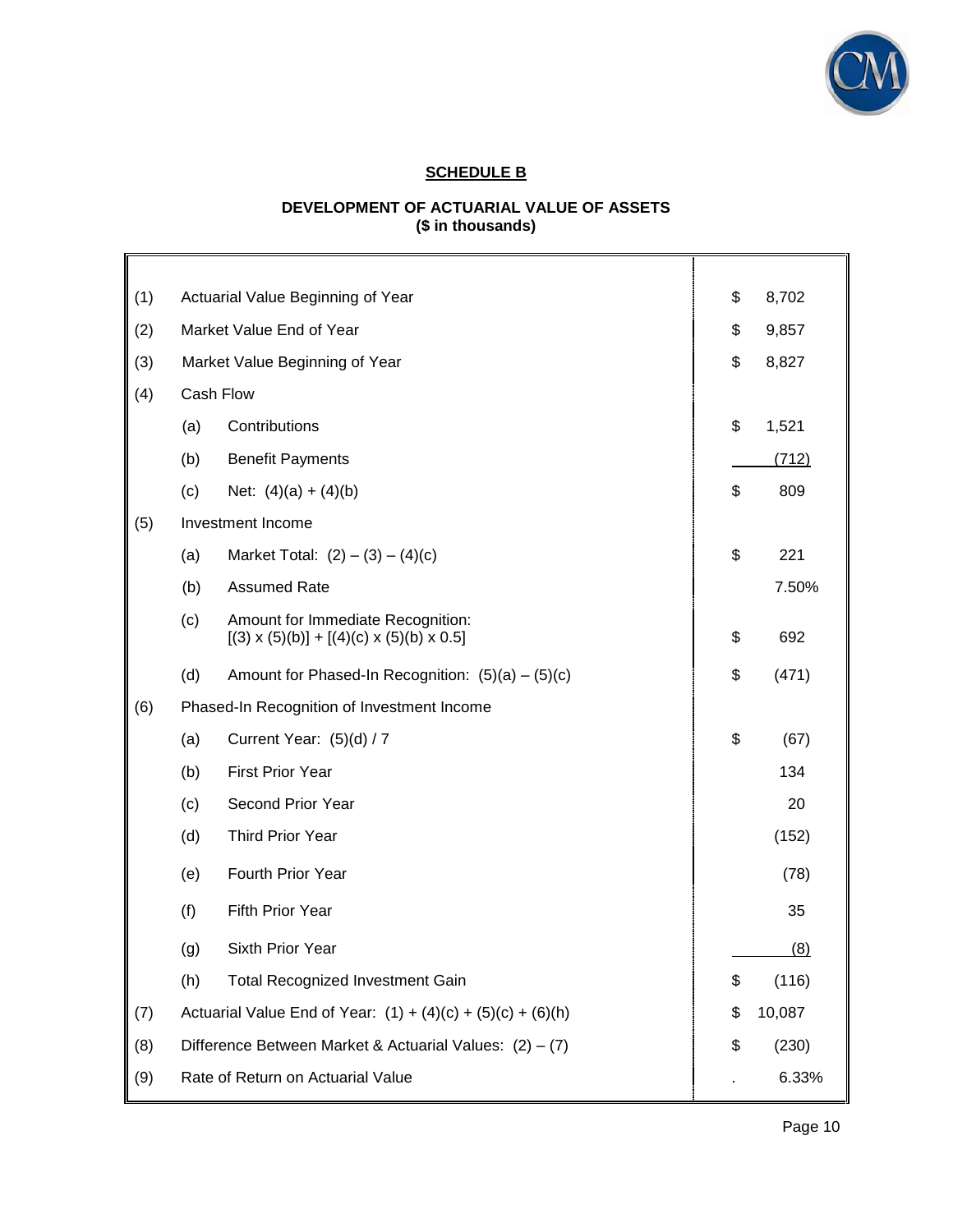

# **SCHEDULE C**

## **SUMMARY OF RECEIPTS AND DISBURSEMENTS (\$ in thousands)**

|                                                          | <b>YEAR ENDING</b> |               |    |               |  |
|----------------------------------------------------------|--------------------|---------------|----|---------------|--|
| <b>Receipts for the Year</b>                             |                    | June 30, 2012 |    | June 30, 2011 |  |
| Contributions:<br><b>Members</b><br>Employers            | \$                 | 0<br>1,521    | \$ | 0<br>1,282    |  |
| Total                                                    | \$                 | 1,521         | \$ | 1,282         |  |
| Investment earnings                                      |                    | 221           |    | 1,465         |  |
| Administrative expense allotment                         |                    | 0             |    | 0             |  |
| Total                                                    | \$                 | 1,742         | \$ | 2,747         |  |
| Disbursements for the Year                               |                    |               |    |               |  |
| <b>Retirement allowances</b>                             | \$                 | 678           | \$ | 579           |  |
| Refunds to members                                       |                    | $\mathbf 0$   |    | $\Omega$      |  |
| Administration expense                                   |                    | 34            |    | 37            |  |
| Total                                                    | \$                 | 712           | \$ | 616           |  |
| <b>Excess of Receipts over Disbursements</b>             | \$                 | 1,030         | \$ | 2,131         |  |
| <b>Reconciliation of Asset Balances</b>                  |                    |               |    |               |  |
| Asset Balance as of the Beginning of Year (Market Value) | \$                 | 8,827         | \$ | 6,696         |  |
| Excess of receipts over disbursements                    |                    | 1,030         |    | 2,131         |  |
| Asset Balance as of the End of Year (Market Value)       | \$                 | 9,857         | \$ | 8,827         |  |
| Return of Return                                         |                    | 2.39%         |    | 20.84%        |  |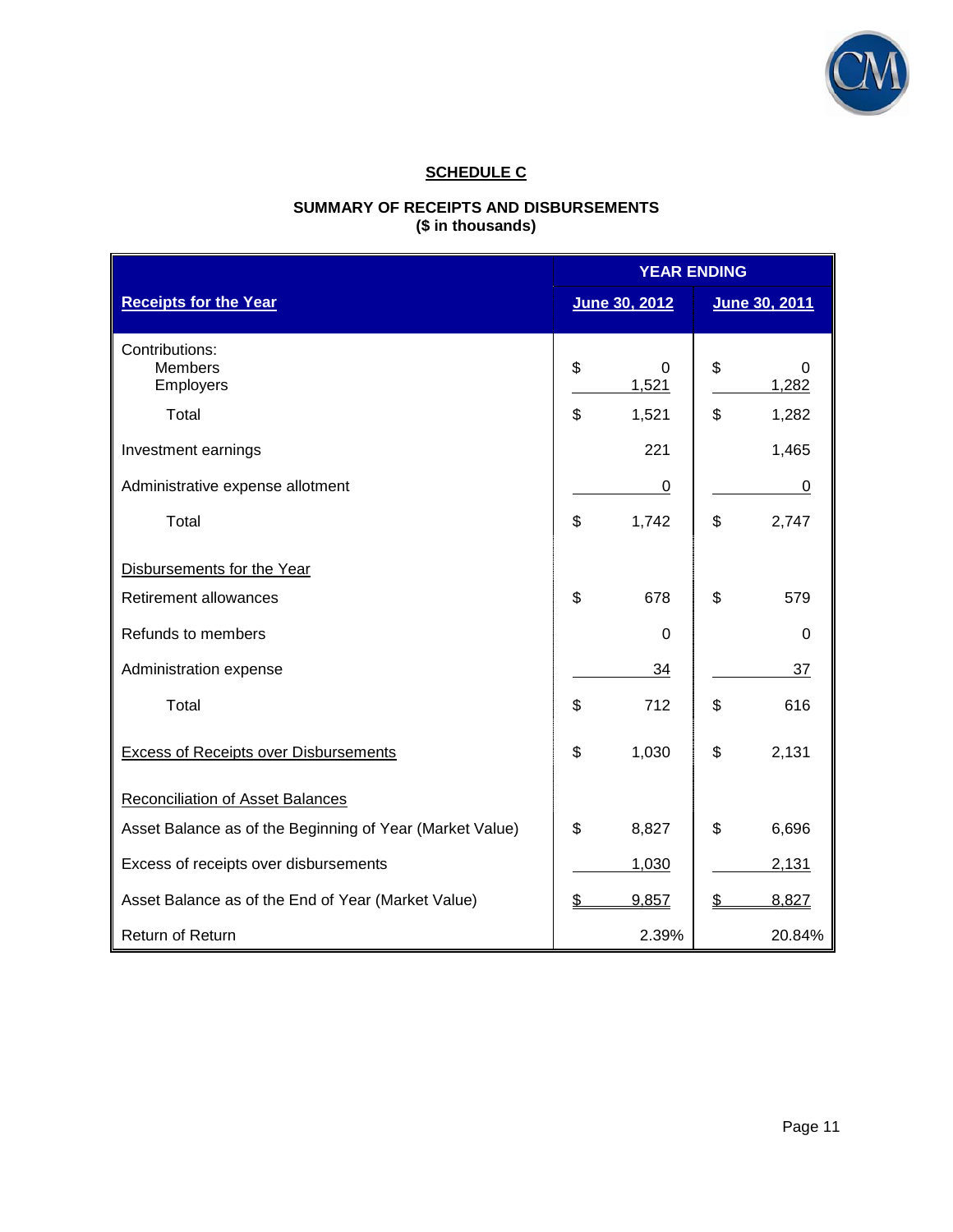

## **SCHEDULE D**

### **OUTLINE OF ACTUARIAL ASSUMPTIONS AND METHODS**

Adopted by the Board December 16, 2010

**INTEREST RATE:** 7.50% per annum, compounded annually.

**SEPARATIONS FROM ACTIVE SERVICE:** Representative values of the assumed annual rates of separation from active service are as follows:

| <b>RATES OF WITHDRAWAL FROM ACTIVE SERVICE</b> |                              |  |  |  |  |
|------------------------------------------------|------------------------------|--|--|--|--|
| <b>SERVICE</b>                                 | <b>RATES</b>                 |  |  |  |  |
| 10 or less<br>$11 - 13$<br>14-19<br>20 or more | 17.5%<br>15.0<br>9.5<br>14.5 |  |  |  |  |

| <b>AGE</b>        | <b>RATES OF RETIREMENT</b> |  |  |  |
|-------------------|----------------------------|--|--|--|
| 60                | 65.0%                      |  |  |  |
| 61<br>62          | 65.0<br>65.0               |  |  |  |
| 63                | 65.0                       |  |  |  |
| 64<br>65 and over | 65.0<br>100.0              |  |  |  |
|                   |                            |  |  |  |

|            | <b>RATES OF DEATH</b> |               |  |  |  |
|------------|-----------------------|---------------|--|--|--|
| <b>AGE</b> | <b>Male</b>           | <b>Female</b> |  |  |  |
| 25         | .038%                 | .021%         |  |  |  |
| 30         | .044                  | .026          |  |  |  |
| 35         | .077                  | .048          |  |  |  |
| 40         | .108                  | .071          |  |  |  |
| 45         | .151                  | .112          |  |  |  |
| 50         | .214                  | .168          |  |  |  |
| 55         | .362                  | .272          |  |  |  |
| 60         | .675                  | .506          |  |  |  |

**DEATHS AFTER RETIREMENT:** The RP-2000 Combined Mortality Table.

**ADMINISTRATIVE EXPENSES:** Budgeted administrative expenses for the fiscal year are added to the normal cost.

**AMORTIZATION METHOD:** Level dollar amortization, with maximum period of 20 years.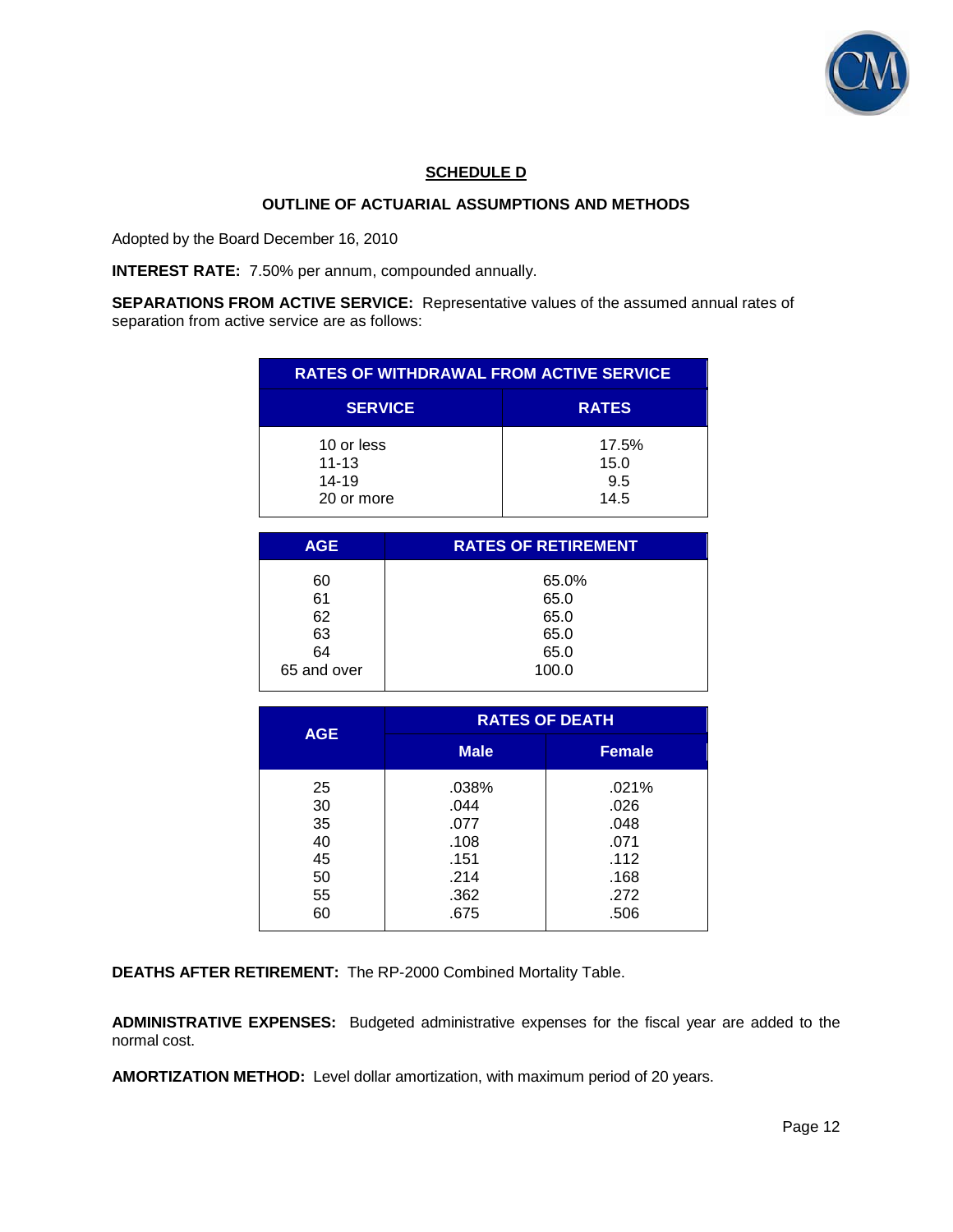

**ASSET METHOD:** Actuarial value, as developed in Schedule B. The actuarial value of assets recognizes a portion of the difference between the market value of assets and the expected value of assets, based on the assumed valuation rate of return. The amount recognized each year is 1/7 of the difference between market value and expected market value.

**VALUATION METHOD:** Entry age actuarial cost method. See Schedule E for a brief description of this method.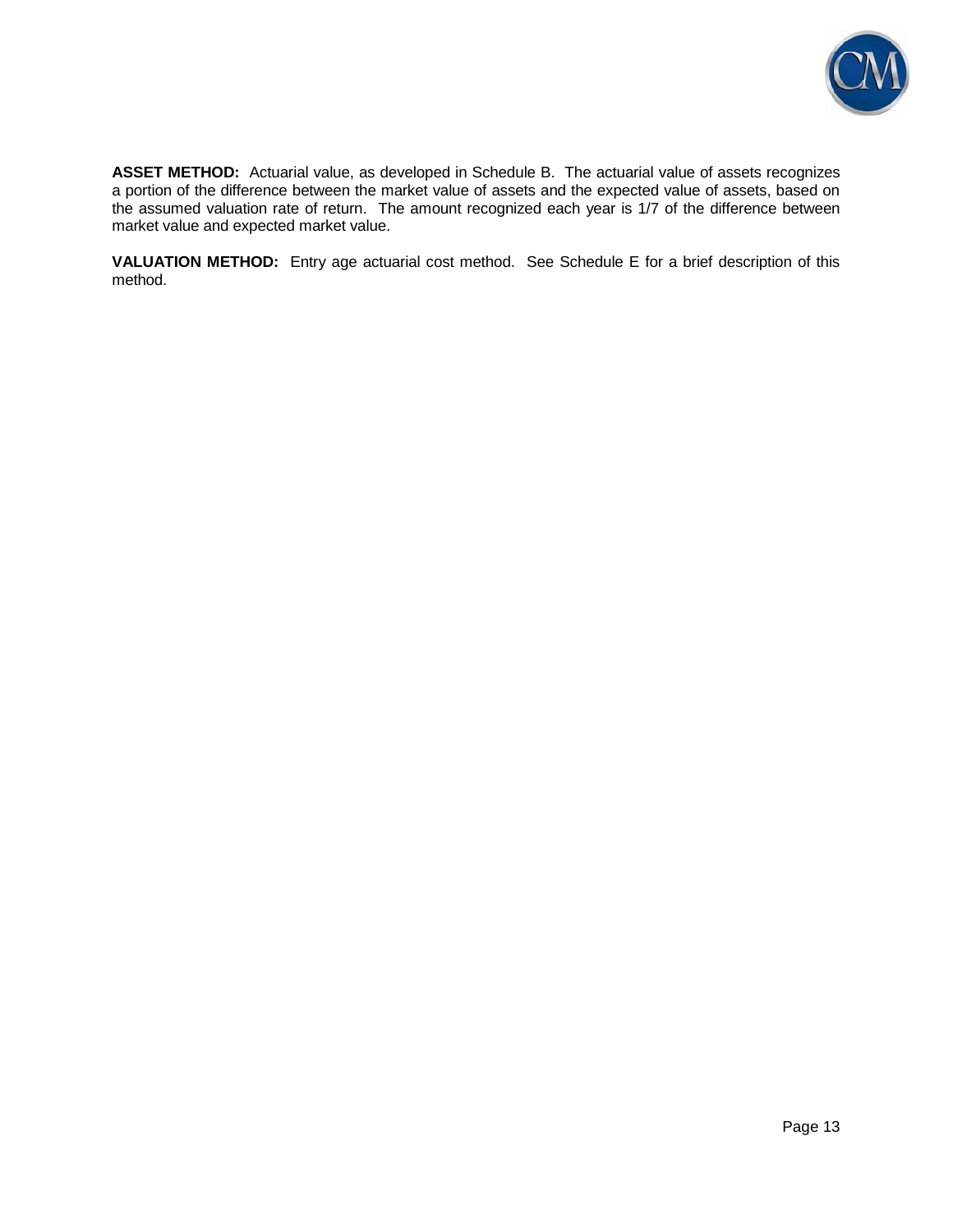

### **SCHEDULE E**

#### **ACTUARIAL COST METHOD**

- 1. The valuation is prepared on the projected benefit basis, under which the present value, at the interest rate assumed to be earned in the future (currently 7.50%), of each member's expected benefits at retirement or death is determined, based on age, service and sex. The calculations take into account the probability of a member's death or termination of employment prior to becoming eligible for a benefit, as well as the possibility of his terminating with a service, disability or survivor's benefit. The present value of the expected benefits payable on account of the active members is added to the present value of the expected future payments to retired members, beneficiaries and members entitled to deferred vested benefits to obtain the present value of all expected benefits payable from the Fund on account of the present group of members and beneficiaries.
- 2. The employer contributions required to support the benefits of the Fund are determined following a level funding approach, and consist of a normal contribution and an unfunded actuarial accrued liability contribution.
- 3. The normal contribution is determined using the entry age actuarial cost method. Under this method, a calculation is made to determine the level amount which, if applied for the average member during the entire period of his anticipated covered service, would be required in addition to the contributions of the member to meet the cost of all benefits payable on his behalf.
- 4. The unfunded actuarial accrued liability contributions are determined by subtracting the present value of prospective employer normal contributions and member contributions, together with the current actuarial value of assets, from the present value of expected benefits to be paid from the Fund.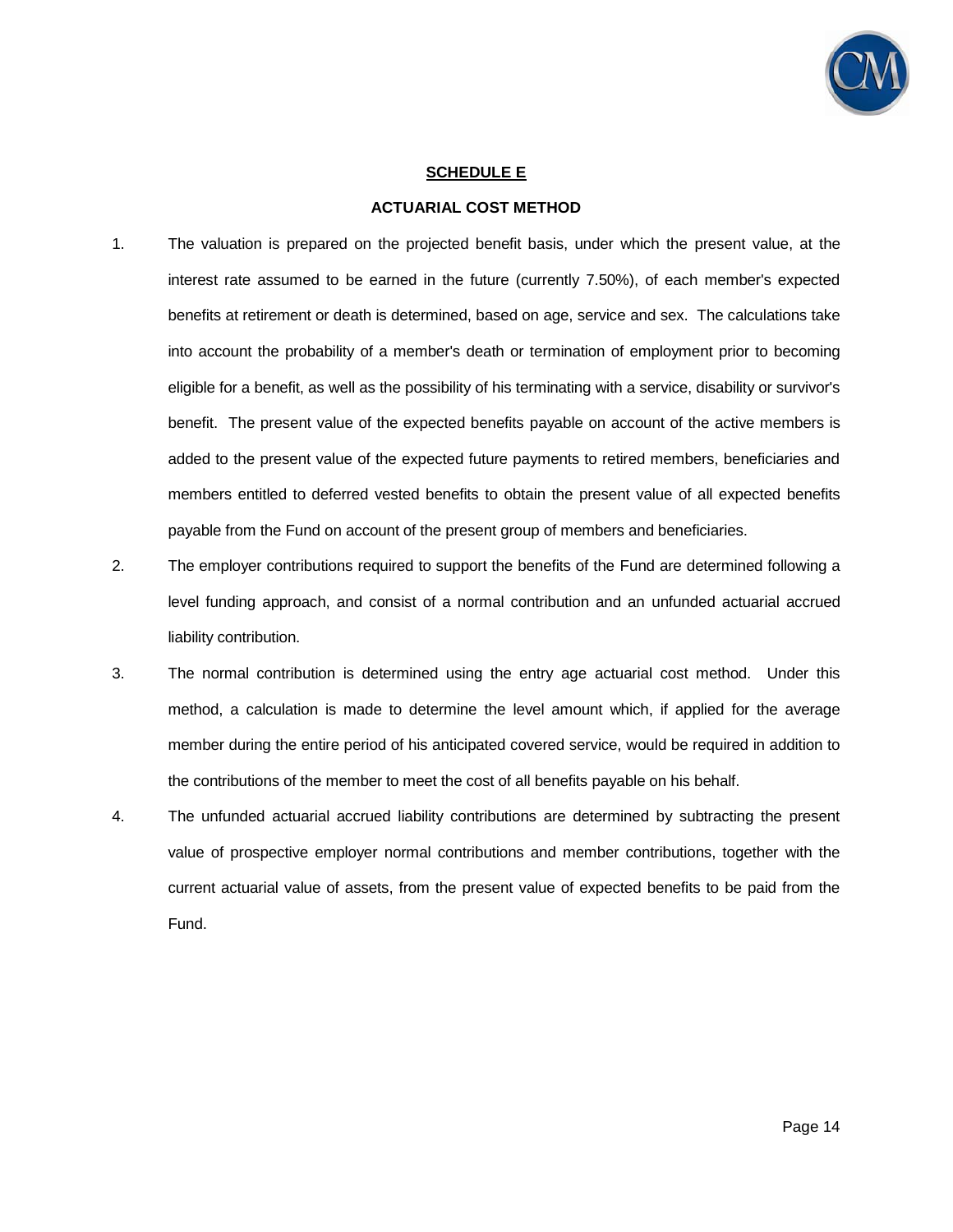

## **SCHEDULE F**

### **SUMMARY OF PROVISIONS**

#### MEMBERSHIP

All persons who are members of the Georgia National Guard on and after July 1, 2002 are Members of the Fund.

|                                | <b>BENEFITS</b>                                                                                                                                                                                                                                                                                                                    |
|--------------------------------|------------------------------------------------------------------------------------------------------------------------------------------------------------------------------------------------------------------------------------------------------------------------------------------------------------------------------------|
| Retirement Allowance           |                                                                                                                                                                                                                                                                                                                                    |
| Condition for Allowance        | A member who has attained age 60 and has completed 20 or<br>more years of creditable service, including at least 15 years,<br>10 of which immediately precede discharge, of Georgia<br>National Guard duty, and who has received an honorable<br>discharge, is entitled to a monthly allowance.                                    |
| Amount of Allowance            | The amount of the allowance is equal to \$50 per month for<br>20 years' creditable service with an additional \$5 per month<br>for each additional year of creditable service, provided that<br>the total allowance shall not exceed \$100 per month. The<br>allowance is payable for the life of the member.                      |
| Deferred Retirement Allowance  |                                                                                                                                                                                                                                                                                                                                    |
| <b>Condition for Allowance</b> | A member whose service is terminated after he has 20 years<br>of creditable service, including at least 15 years, 10 of which<br>immediately precede discharge, of Georgia National Guard<br>duty, and who has received an honorable discharge, is<br>eligible to receive a deferred retirement allowance<br>commencing at age 60. |
| Amount of Allowance            | The amount is the same as that for a service retirement.                                                                                                                                                                                                                                                                           |
|                                | <b>CONTRIBUTIONS</b>                                                                                                                                                                                                                                                                                                               |

The State makes annual contributions sufficient to meet the cost of the benefits under the Fund.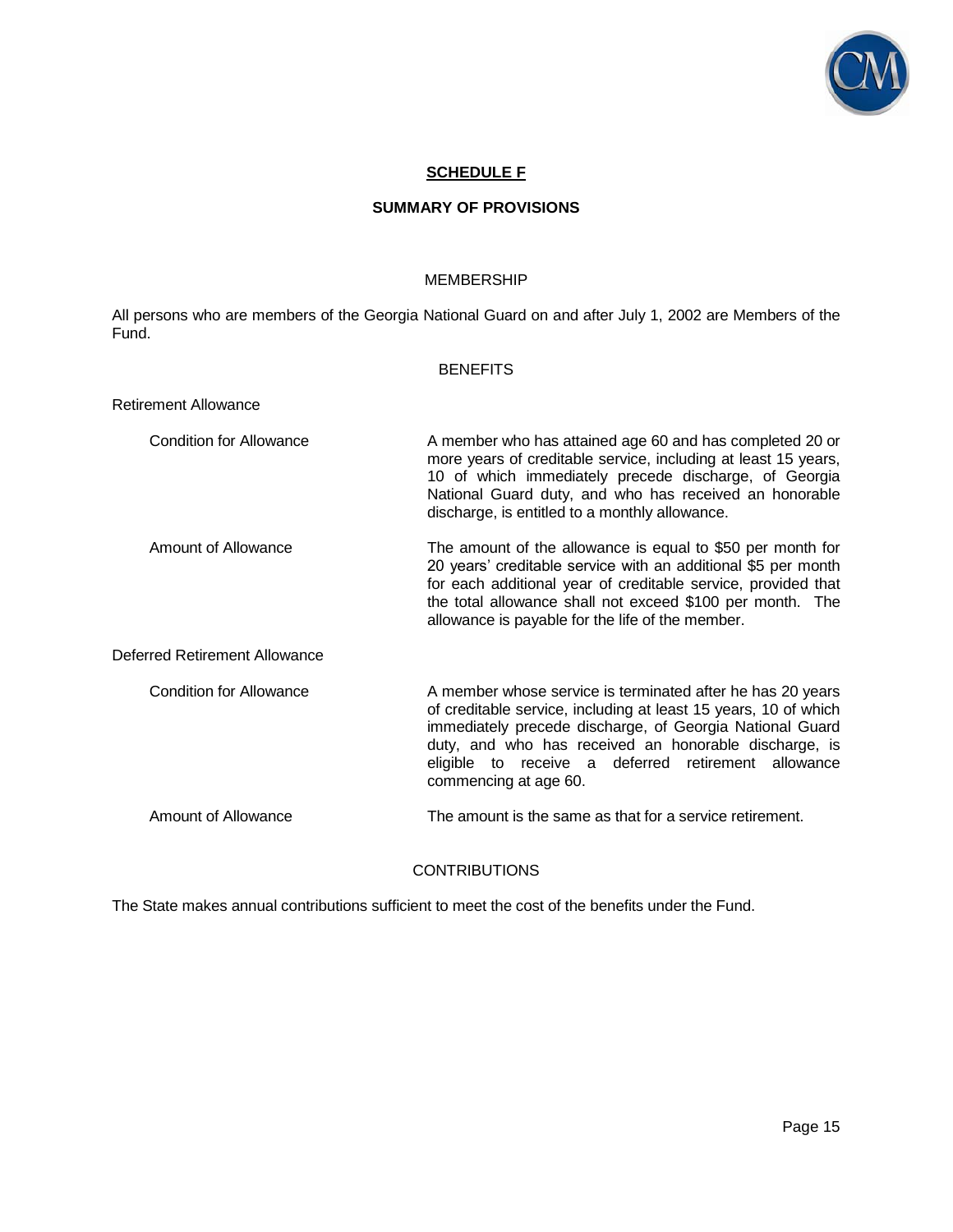

# **SCHEDULE G**

## **NUMBER OF ACTIVE MEMBERS BY AGE AND SERVICE AS OF JUNE 30, 2012**

|           | <b>Years of Service</b> |          |             |             |                |             |             |          |                     |              |
|-----------|-------------------------|----------|-------------|-------------|----------------|-------------|-------------|----------|---------------------|--------------|
| Age       | <b>Under 1</b>          | 1 to $4$ | 5 to 9      | 10 to 14    | 15 to 19       | 20 to 24    | 25 to 29    | 30 to 34 | 35 & 8<br><b>Up</b> | <b>Total</b> |
| Under 20  | 555                     | 204      | $\mathbf 0$ | $\mathbf 0$ | $\mathbf 0$    | $\mathbf 0$ | $\mathbf 0$ | 0        | 0                   | 759          |
| 20 to 24  | 555                     | 2,654    | 443         | $\mathbf 0$ | $\mathbf 0$    | 0           | $\mathbf 0$ | 0        | 0                   | 3,652        |
| 25 to 29  | 120                     | 834      | 1,123       | 219         | $\mathbf 0$    | 0           | 0           | 0        | 0                   | 2,296        |
| 30 to 34  | 37                      | 267      | 454         | 859         | 93             | 0           | 0           | 0        | 0                   | 1,710        |
| 35 to 39  | 15                      | 117      | 215         | 444         | 554            | 58          | 0           | 0        | 0                   | 1,403        |
| 40 to 44  | 6                       | 50       | 145         | 279         | 433            | 586         | 78          | 0        | 0                   | 1,577        |
| 45 to 49  | 3                       | 12       | 68          | 186         | 232            | 285         | 392         | 47       | 0                   | 1,225        |
| 50 to 54  | 0                       | 5        | 15          | 66          | 102            | 140         | 165         | 174      | 11                  | 678          |
| 55 to 59  | $\mathbf 0$             | 0        | 1           | 5           | 38             | 32          | 30          | 66       | 38                  | 210          |
| 60 & Over | $\mathbf 0$             | 0        | 1           | 3           | $\overline{2}$ | 3           | 0           | 3        | 4                   | 16           |
| Total     | 1,291                   | 4,143    | 2,465       | 2,061       | 1,454          | 1,104       | 665         | 290      | 53                  | 13,526       |

Average Age: 32.1 Average Service: 9.5